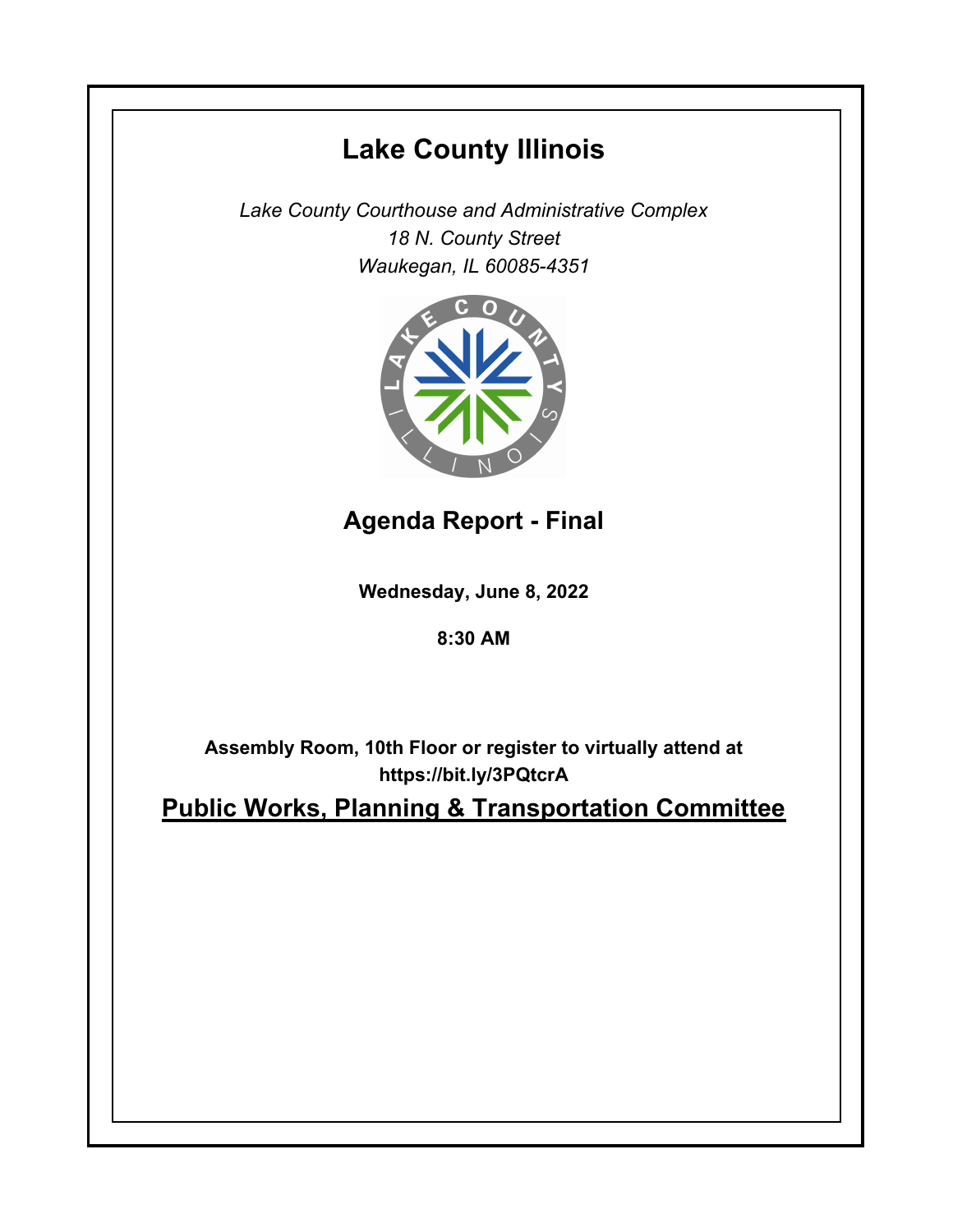**PUBLIC ATTENDANCE: The public can attend Lake County Committee and Board meetings (two options):** 

**(1) In-person attendance is on the 10th Floor of the County Administrative Tower (9th Floor, if necessary), 18 N. County Street, Waukegan, Illinois.**

**(2) Remote / virtual attendance through registration at: https://bit.ly/3PQtcrA**

**RECORDING: Meetings, to include Public Comment, will be recorded.**

**PUBLIC COMMENT: The public will be afforded time to comment on matters related to the business of the County Board. A total of 30 minutes will be permitted for Public Comment and no more than three minutes per comment. In general, Public Comment on items not on the agenda will be presented near the beginning of the meeting. Public Comment on agenda items may be presented during consideration of that item. Individuals attending in-person or remotely may present their Public Comment during the meeting. Individuals not in attendance may provide written Public Comment that must be received by 3:00 p.m. the day prior to the meeting (emailed to PublicComment@Lakecountyil.gov or delivered to the County Board Office 18 N. County Street, Waukegan, Illinois (10th floor)).** 

**Public Comment will proceed in the following order: (1) Public Comment by individuals in attendance on the 10th Floor, (2) Public Comment by individuals who registered via the link on the front page of the agenda and are attending remotely / virtually, and then (3) written comments.** 

**Individuals providing Public Comment will provide the following information: \* Meeting: Public Works, Planning & Transportation Committee (Subject line for written Public Comment)**

- **\* Name (REQUIRED)**
- **\* Topic or Agenda Item # (REQUIRED)**
- **\* Street Address, City, State (Optional)**
- **\* Phone Number (Optional)**
- **\* Organization/Agency/etc. Represented (If representing yourself, put "Self")**

**\* \* \*To view County Board Rules, click here: https://bit.ly/3idRdrV \* \* \***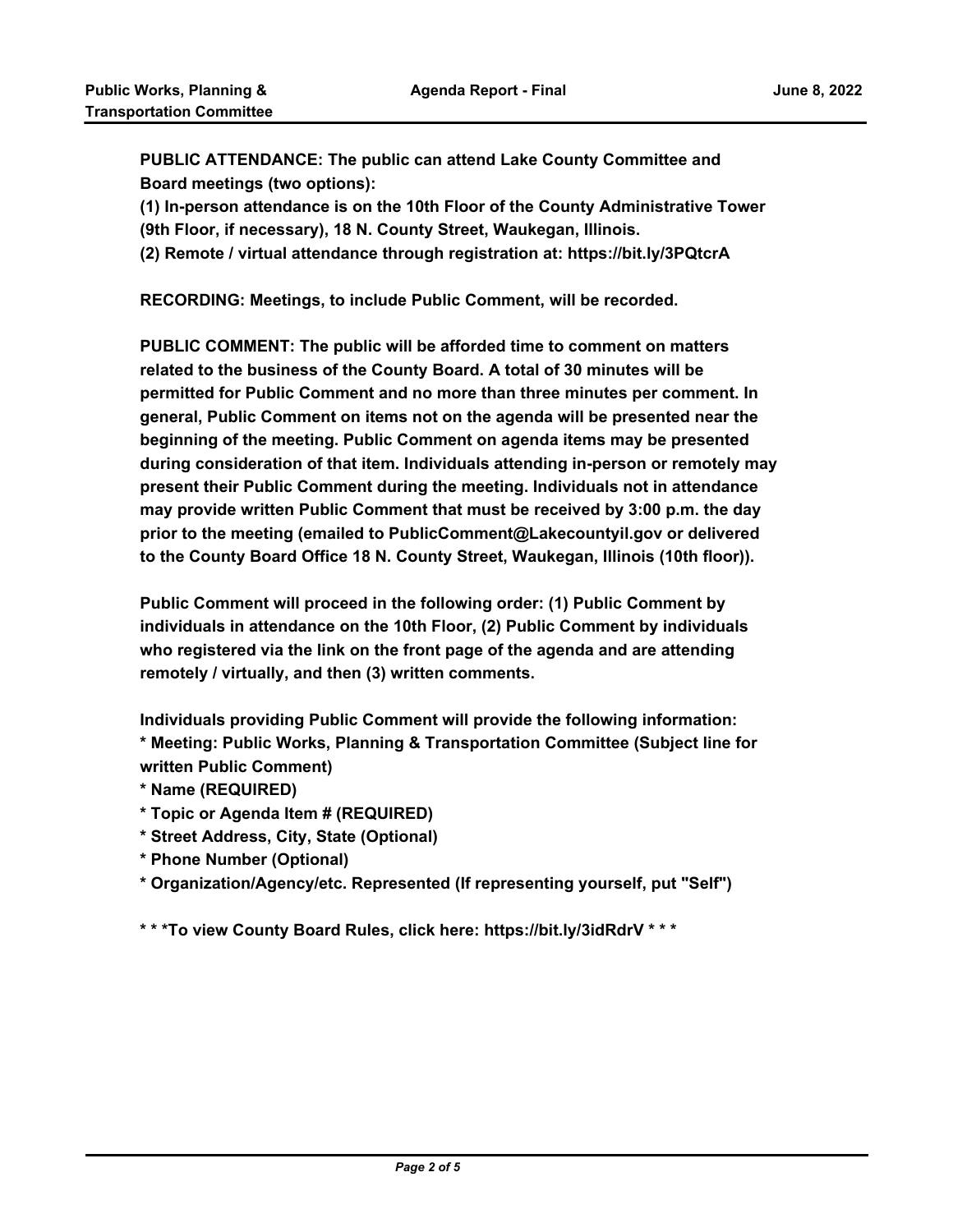- **1. Call to Order**
- **2. Pledge of Allegiance**
- **3. Roll Call of Members**
- **4. Addenda to the Agenda**
- **5. Public Comment (Items not on the agenda)**
- **6. Chair's Remarks**
- **7. Unfinished Business**
- **8. New Business**

## **CONSENT AGENDA (Item 8.1)**

#### **\*PUBLIC WORKS\***

## **8.1 [22-0817](http://lakecounty.legistar.com/gateway.aspx?m=l&id=/matter.aspx?key=26603)**

Joint Resolution authorizing execution of a contract with Chicagoland Trenchless Rehabilitation Inc. of Niles, Illinois, in the amount of \$109,999 for the Park West Sewer Lining Project in Unincorporated Deerfield, Illinois.

- · In 2021 Lake County Public Works rehabilitated water mains in the Park West Townhome Subdivision by means of water main pipe lining, which is a trenchless rehabilitation method.
- · As a condition of the permit issued by the Illinois Environmental Protection Agency (IEPA), LCPW is required to meet the water and sewer main separation requirements because some the water mains crossed storm and sanitary sewers. This project will install water main quality sewer liners at strategic locations in those pipes, thereby complying with the condition of the IEPA permit.
- · The County received bids from two (2) contractors for this work ranging from \$109,999 to \$396,494.
- · Award of this contract is recommended to the lowest responsive and responsible bidder, Chicagoland Trenchless Rehabilitation Inc. of Niles, Illinois, who best meets the needs of the County in the amount of \$109,999.
- · This resolution authorizes and directs the County Purchasing Agent to execute a contract with Chicagoland Trenchless Rehabilitation Inc. of Niles, Illinois, in the amount of \$109,999.

[22-0817 Park West Sewer Lining Bid Document PW2021.105](http://lakecounty.legistar.com/gateway.aspx?M=F&ID=f49541e2-9db6-4bbe-bc90-1249e815b731.pdf) *Attachments:*

[22-0817 Park West Sewer Lining Bid Tab](http://lakecounty.legistar.com/gateway.aspx?M=F&ID=c0a75fb6-045c-4e4c-91e5-b2e27800d26f.pdf)

[22-0817 Park West Location Map](http://lakecounty.legistar.com/gateway.aspx?M=F&ID=d6746738-ca21-4982-a13e-78374ed0af22.pdf)

[22-0817 Chicagoland Trenchless Vendor Disclosure](http://lakecounty.legistar.com/gateway.aspx?M=F&ID=ec47d11a-b6bc-4d8e-93fc-110d08492576.pdf)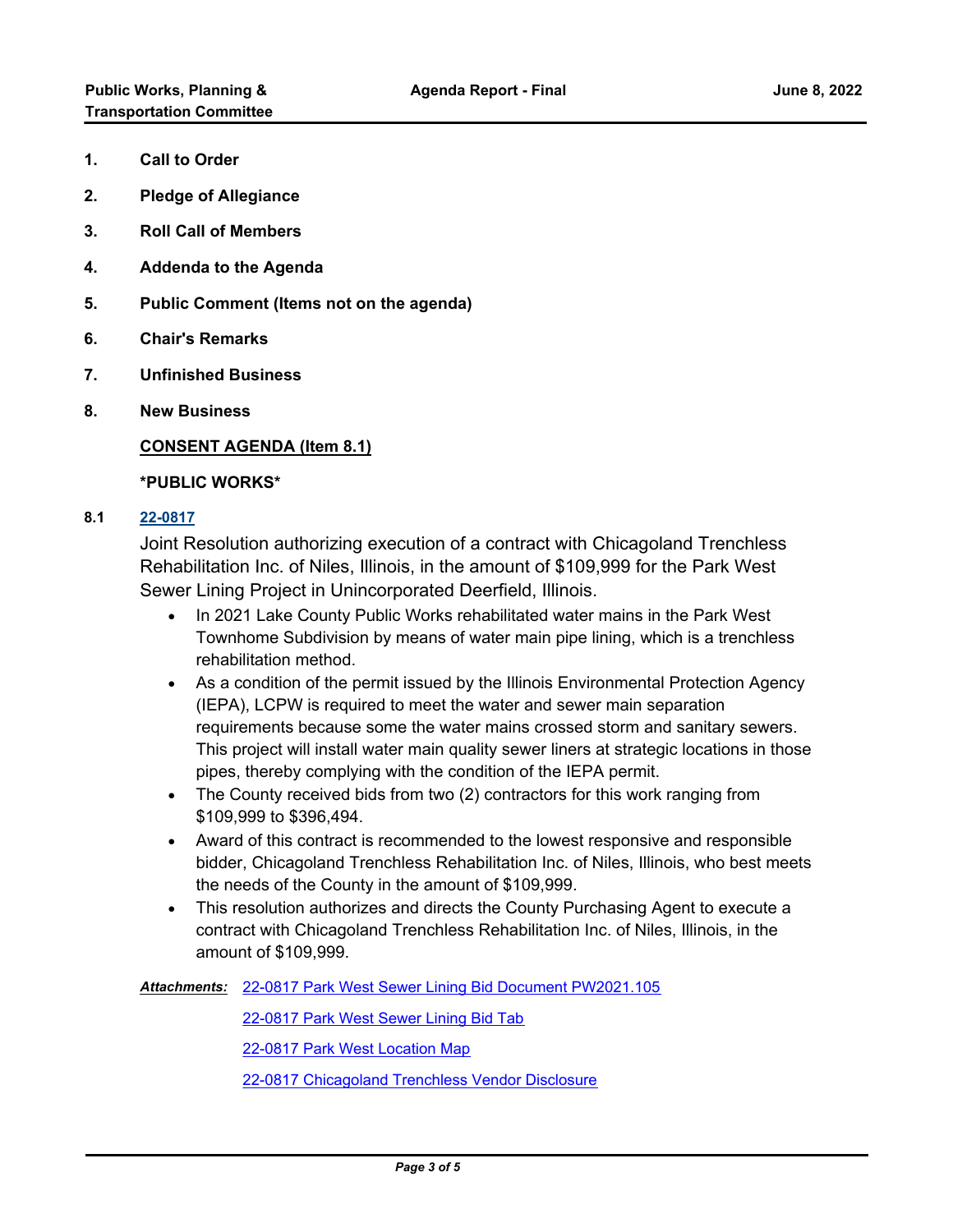#### **REGULAR AGENDA**

#### **\*PLANNING, BUILDING & DEVELOPMENT\***

#### **8.2 [22-0825](http://lakecounty.legistar.com/gateway.aspx?m=l&id=/matter.aspx?key=26611)**

Committee action amending the Final Plat relating to Lot 11 in the Dering Woods Subdivision - District 1.

- · The subject property is located in the Dering Woods Subdivision, which was platted in 1993 and contains 25 lots. The owners of Lot 11 are proposing an amendment to the subdivision plat to exchange deed-restricted open space within the property to allow for a more functional, buildable lot.
- · All required agencies have reviewed the amendment and have no objections to the proposed plat amendment.
- · Staff has reviewed the amendment and recommends approval as the proposed exchange will result in no decease of open space area. Additionally, the exchange will result in a net increase in protected natural resources and the new area to be dedicated as open space will remain contiguous with other open space areas.

[PTRL\\_000767\\_2022 Info Paper](http://lakecounty.legistar.com/gateway.aspx?M=F&ID=b2ddb30a-8da4-47ae-8749-7287048d54c5.pdf) *Attachments:*

[PTRL\\_000767\\_2022 Aerial Map](http://lakecounty.legistar.com/gateway.aspx?M=F&ID=458f8c5e-6a14-4040-9834-369a3fdcc084.pdf)

[PTRL\\_000767\\_2022 Plat Amendment Survey - Lot 11](http://lakecounty.legistar.com/gateway.aspx?M=F&ID=c40de9f7-c7d8-4f0f-80b8-df466708ca73.PDF)

[PTRL\\_000767\\_2022 Vekemans Plat Amendment - Lot 11](http://lakecounty.legistar.com/gateway.aspx?M=F&ID=17561329-fa2d-4d48-965c-43582f661209.pdf)

#### **8.3 [22-0023](http://lakecounty.legistar.com/gateway.aspx?m=l&id=/matter.aspx?key=25805)**

Director's Report - Planning, Building and Development.

## **\*PUBLIC WORKS\***

## **8.4 [22-0024](http://lakecounty.legistar.com/gateway.aspx?m=l&id=/matter.aspx?key=25806)**

Director's Report - Public Works.

#### **\*DIVISION OF TRANSPORTATION\***

## **8.5 [22-0823](http://lakecounty.legistar.com/gateway.aspx?m=l&id=/matter.aspx?key=26609)**

Discussion of advertisements on Pace Bus shelters installed in Lake County highway right-of-way.

- · The Lake County Highway Access and Use Ordinance provides for the installation of regulatory signage along County highways and prohibits the installation of all other signage types within the County right-of-way.
- · Staff is seeking feedback from Committee Members on the potential to allow advertisement signage on Pace Bus shelters within County right-of-way.

Attachments: [22-0823 Pace Ad Shelter Brochure](http://lakecounty.legistar.com/gateway.aspx?M=F&ID=d37c8e85-be9c-4603-aec6-0274bcbb5df3.pdf)

[22-0823 Pace Advertising Guidelines](http://lakecounty.legistar.com/gateway.aspx?M=F&ID=0b148d59-fc2e-4c89-b2a1-a72b888f0647.pdf)